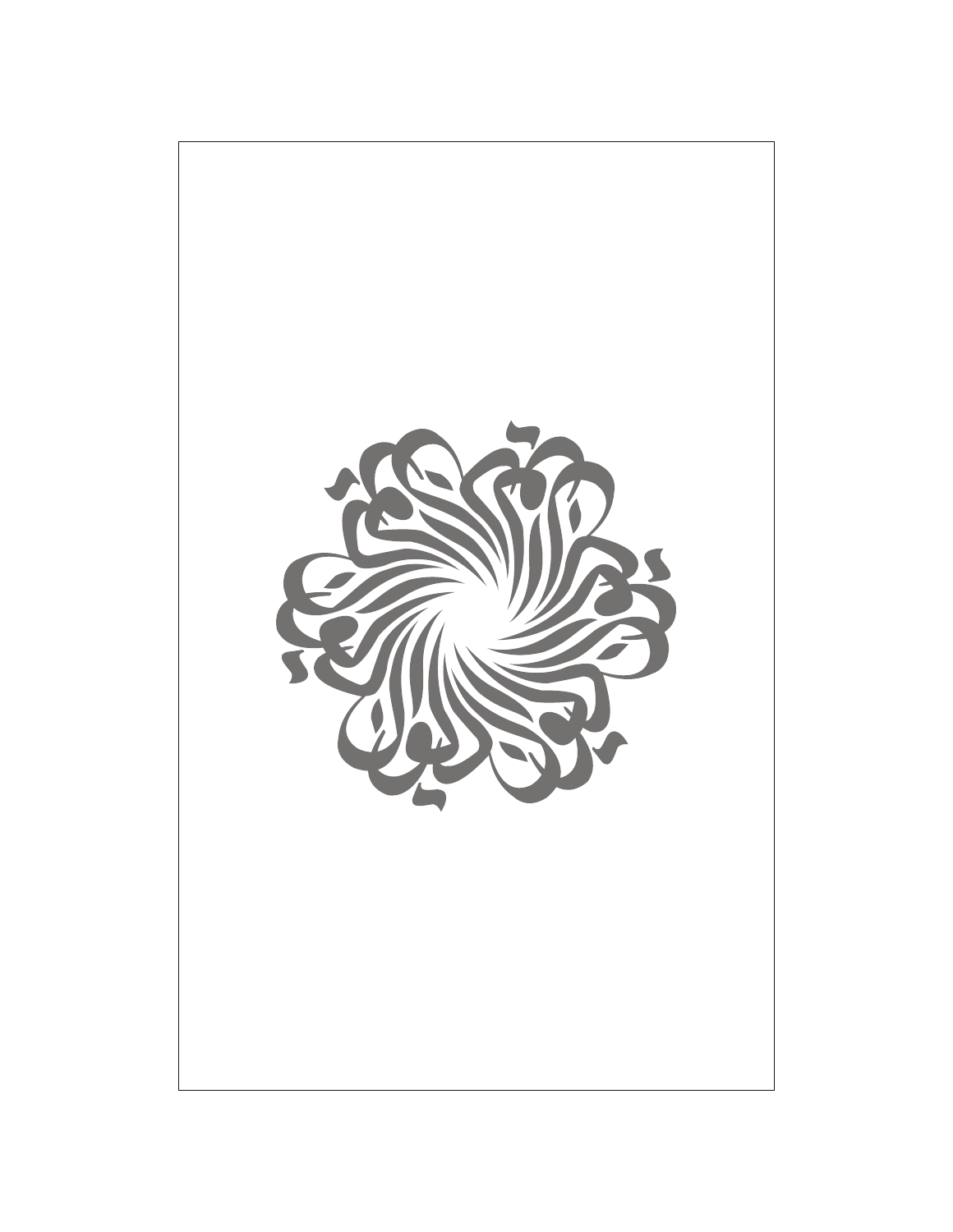# **CONTENTS**

| Condensed Interim Statement of Segment Wise Operating Results 11 |  |
|------------------------------------------------------------------|--|
|                                                                  |  |
|                                                                  |  |
|                                                                  |  |
|                                                                  |  |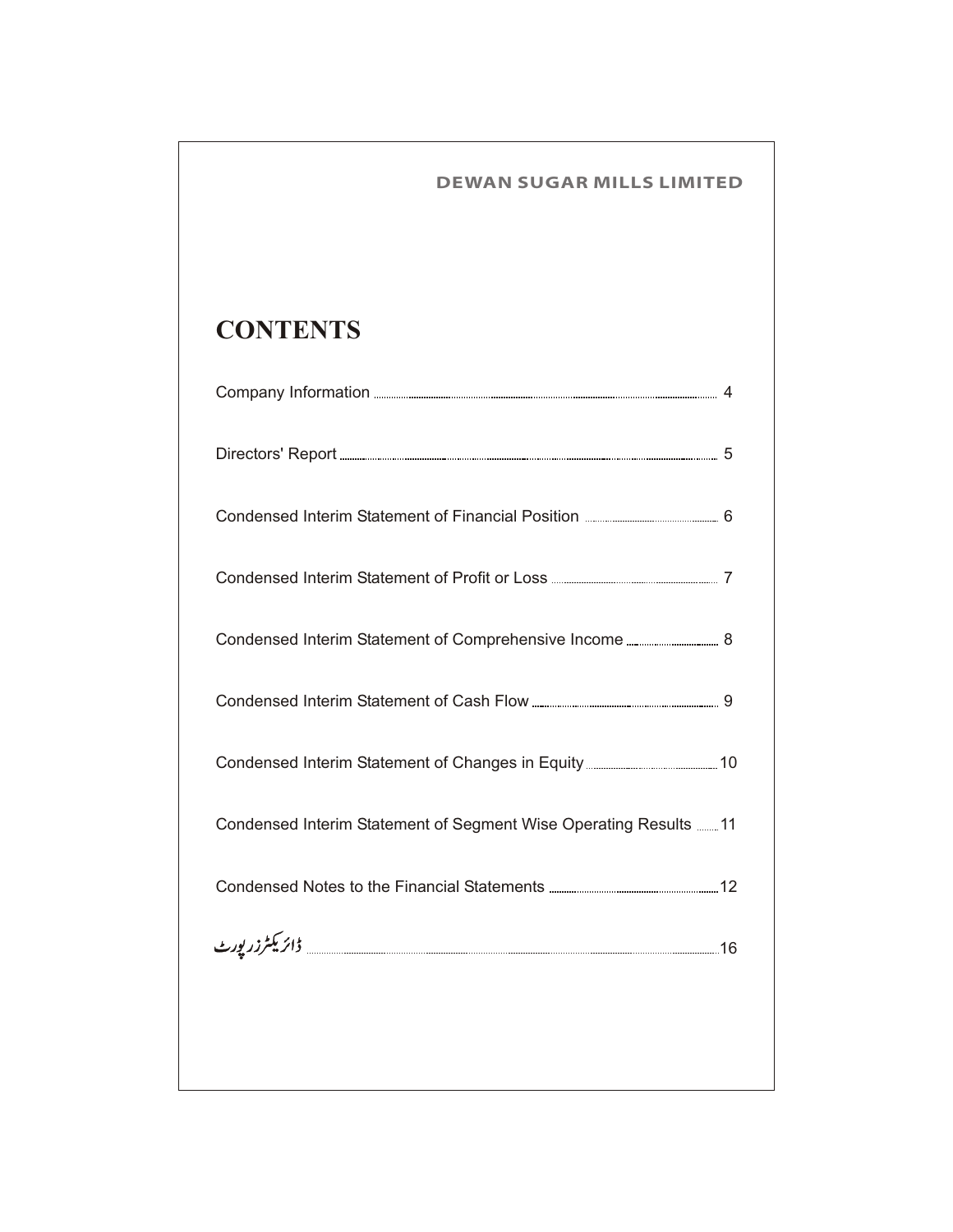$\mathbf{Y} \mathbf{D}$  a yousuf dewan company

# **COMPANY INFORMATION**

### **EXECUTIVE DIRECTORS**

Zeeshan Ashraf - Chief Executive Officer Ghazanfar Baber Siddiqui

#### **NON-EXECUTIVE DIRECTORS**

Haroon Iqbal - Chairman Board of Director Syed Maqbool Ali Nida Jamil Muhammad Ashraf

**INDEPENDENT DIRECTOR** Aziz-ul-Haque

**COMPANY SECRETARY** Muhammad Hanif German

**CHIEF FINANCIAL OFFICER** Muhammad Ilyas Abdul Sattar

**AUDITORS** Feroze Sharif Tariq & Co. - Chartered Accountants

**COST AUDITORS** UHY Hassan Naeem & Co.

**TAX ADVISOR** Sharif & Company - Advocates

**LEGAL ADVISOR** A.K. Brohi & Company Advocates

**AUDIT COMMITTEE** Aziz-ul-Haque Haroon Iqbal Syed Maqbool Ali

**BANKERS**

Chairman Member Member

#### **HUMAN RESOURCE & REMUNERATION COMMITTEE MEMBERS**

Aziz-ul-Haque Haroon Iqbal Ghazanfar Baber Siddiqui

National Bank of Pakistan Summit Bank Limited Habib Bank Limited

**REGISTERED OFFICE:**

Standard Chartered Bank Limited Bank of Khyber Limited

Dewan Centre, 3-A Lalazar, Beach Hotel Road, Karachi-74000, Pakistan.

Chairman Member Member

MCB Bank Limited Meezan Bank Limited Bank of Punjab Limited Dubai Islamic Bank Bank Islami Pakistan Limited

**CORPORATE OFFICE** Block-A, 2nd Floor Finance & Trade Centre Shahrah-e-Faisal, Karachi, Pakistan.

**SHARE REGISTRAR / TRANSFER AGENT** BMF Consultants Pakistan (Pvt.) Limited Annum Estate Building, Room No. 310 & 311, 3<sup>rd</sup> Floor, 49, Darul Aman Society. Main Shahrah-e-Faisal, Adjacent Baloch Colony, Karachi, Pakistan.

**FACTORY** Jillaniabad, Budho Talpur, Taluka: Mirpur Bathoro District: Sujawal Sindh, Pakistan.

**WEBSITE** www.yousufdewan.com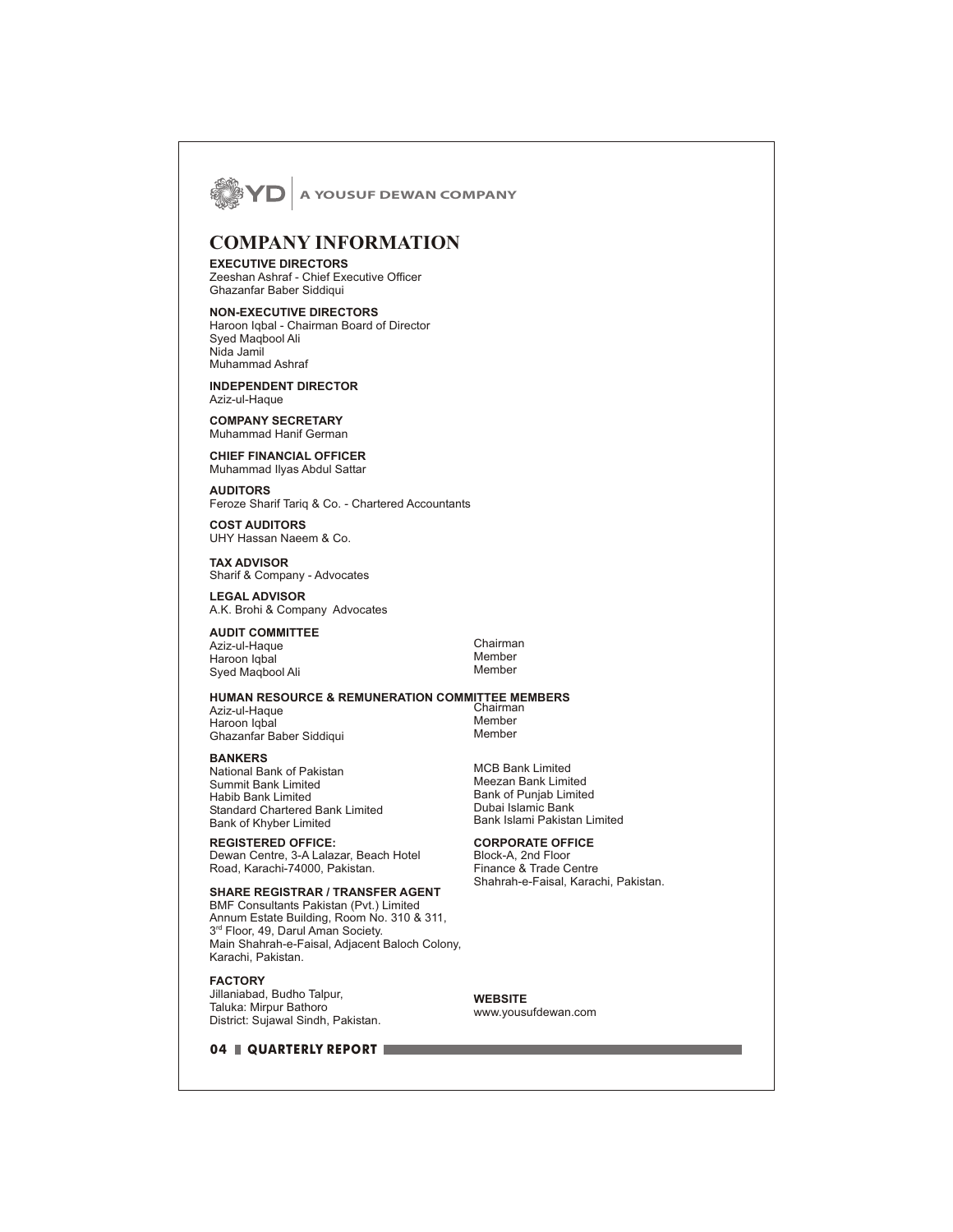## **DIRECTORS' REPORT**

### **IN THE NAME OF ALLAH; THE MOST GRACIOUS AND MERCIFUL.** IF YE ARE GRATEFUL, I WILL GIVE YOU MORE **(HOLY QURAN)**

The Board of directors of Dewan Sugar Mills Limited is pleased to present you its unaudited condensed interim financial statements of the Company for the first quarter ended December 31, 2021

#### **FINANCIAL RESULTS**

During the period under consideration, your Company has suffered an after tax loss of Rs.274.999 million, as compared to loss of Rs.270.101 million in the corresponding period.

### **PERFORMANCE REVIEW**

#### **Sugar Segment**

The Company started its crushing season 2021-2022 on 22nd December, 2021. During the current season Sindh agriculture department notified cane prices on 4th November 2021 Rs.250/- per 40 kg., in addition to payment of quality premium which will be determined at the end of season on actual sucrose recovery, however as a result of interim order of Sindh High court support price of raw material was reduced to Rs.227/- which is Rs. 2/- higher by Punjab province. From the start of crushing season price of cane is un controlled and reached to above Rs.300/- per 40 kg. which was much beyond the cost of prevailing finished goods prices. During the current quarter operating loss of sugar segment was Rs. 250.111 million as compared to last season Rs. 257.270 million.

#### . **Distillery Segment**

The Distillery unit produced 4,679 tons of Alcohol during the period under review as compared to 4,805 tons of Alcohol in corresponding period last quarter. Prices of raw material are slightly higher and expected to go up forth. During the current quarter operating loss of distillery segment was Rs,25.974million as compared to last quarter loss was Rs.4.523 million. The management is optimistic for improvement of better results in the coming period.

### **Chip Board**

The Chip Board plant produced 22,830 sheets during the period under review as compared to last quarter production was 50,570 sheets.

In conclusion, we bow, beg and pray to Almighty Allah, Rahman-o-Ar-Rahim, in the name of our beloved Prophet Muhammad (peace be upon him) for the continued showering of his blessings, guidance, strength, health, and prosperity to us, our company, country and nation; and also pray to Almighty Allah to bestow peace, harmony, brotherhood, and unity in true Islamic spirit to whole of the Muslim Ummah; Ameen; Summa Ameen.

> LO-MY LORD IS INDEED HEARER OF PRAYER **(AL-QURAN)** Under Authority of the Board of Directors

**Date**: January 28, 2022 **Place:** Karachi

**Haroon Iqbal** Chairman Board of Director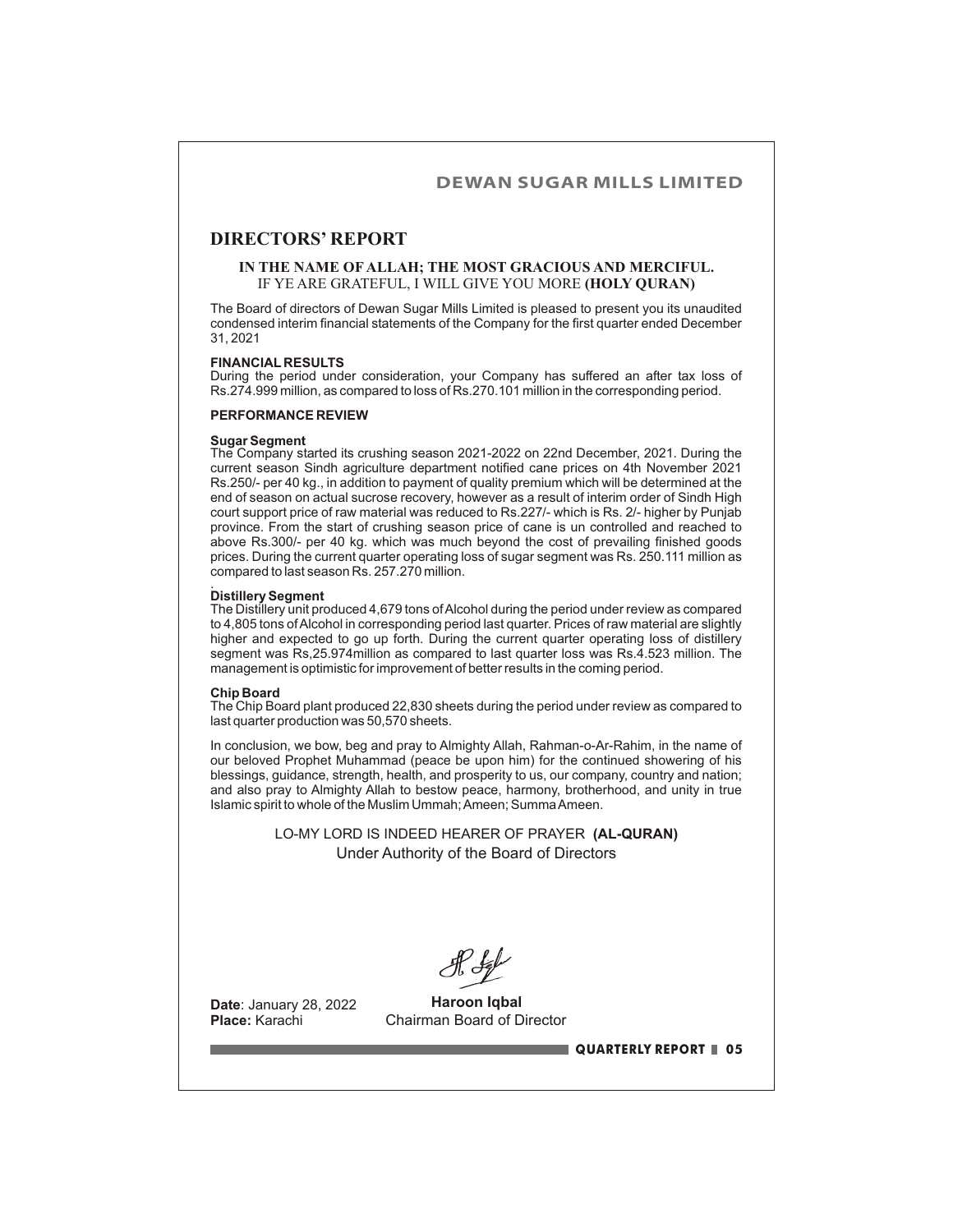**A** YOUSUF DEWAN COMPANY

# **CONDENSED INTERIM STATEMENT OF FINANCIAL POSITION FOR THE QUARTER ENDED DECEMBER 31, 2021**

|                                                                       | <b>Notes</b>   | <b>Dec-21</b>       | Sep-21               |
|-----------------------------------------------------------------------|----------------|---------------------|----------------------|
| <b>ASSETS</b>                                                         |                |                     | (Rupees in '000')    |
| <b>NON-CURRENT ASSETS</b>                                             |                |                     |                      |
| Property, Plant and Equipment                                         | 5              | 6,739,766           | 6,866,133            |
| <b>CURRENT ASSETS</b>                                                 |                |                     |                      |
| Stores, Spares and Loose Tools<br>Stock-in-Trade                      |                | 160,913<br>888,048  | 154,982<br>1,336,763 |
| Trade Debts - Unsecured, Considered Good                              |                | 62,539              | 14,219               |
| Loans and Advances and Other Receivable -                             |                |                     |                      |
| Unsecured, Considered Good                                            |                | 432,631             | 219,810              |
| Trade Deposits, Short-Term Prepayments                                |                |                     |                      |
| and Current Balances with Statutory Authorities                       |                | 15,095              | 10,317               |
| Income Tax Refunds and Advances                                       |                | 137,780             | 121,222              |
| Short term Investment - Related Party                                 | 6              |                     |                      |
| Cash and Bank Balances                                                |                | 24,351<br>1,721,357 | 60,225               |
|                                                                       |                |                     | 1,917,538            |
| <b>TOTAL ASSETS</b>                                                   |                | 8,461,123           | 8,783,671            |
| <b>EQUITY AND LIABILITIES</b>                                         |                |                     |                      |
| <b>SHARE CAPITAL AND RESERVES</b>                                     |                |                     |                      |
| <b>Authorized Capital</b><br>130,000,000 (2021: 130,000,000) Ordinary |                |                     |                      |
| Shares of Rs. 10/- each                                               |                | 1,300,000           | 1,300,000            |
| Issued, Subscribed and Paid-up Capital                                |                | 915.120             | 915,120              |
| <b>Reserves and Surplus</b>                                           |                | (4, 417, 115)       | (4, 161, 662)        |
| Surplus on Revaluation of Property,                                   |                |                     |                      |
| Plant & Equipment(Net)                                                |                | 3,813,285           | 3,832,831            |
|                                                                       |                | 311,290             | 586,289              |
| <b>NON-CURRENT LIABILITIES</b>                                        |                |                     |                      |
| Sponsors Loan - Unsecured                                             | $\overline{7}$ | 426,733             | 416,226              |
| Long Term Finance (Secured)                                           | 8              |                     |                      |
| Long Term Interest Payable                                            | 9              |                     |                      |
| Deferred Liabilities                                                  | 10             | 1,098,184           | 1,127,825            |
| <b>CURRENT LIABILITIES</b>                                            |                |                     |                      |
| Trade and Other Payables - Unsecured                                  |                | 3,545,057           | 3,586,929            |
| Interest, Profit, Mark-up Accrued on Loans                            |                |                     |                      |
| and Other Payables                                                    |                | 12,010              | 12,010               |
| Short Term Finances - Secured                                         | 11             | 237,115             | 235,893              |
| <b>Unclaimed Dividend</b>                                             |                | 770                 | 770                  |
| <b>Current Portion of Non-Current Liabilities</b>                     | 8&9            | 2,632,929           | 2,632,929            |
| Provision for Taxation                                                |                | 197,035             | 184,800              |
|                                                                       |                | 6,624,916           | 6,653,331            |
| <b>CONTINGENCIES &amp; COMMITMENTS</b>                                | 12             |                     |                      |
|                                                                       |                | 8,461,123           | 8,783,671            |
| The annexed notes form an integral part of these financial statements |                |                     |                      |
|                                                                       |                |                     |                      |

Albyer

Chief Executive Officer Chief Financial Officer

**Muhammad Ilyas Abdul Sattar**

**Zeeshan Ashraf**

**Haroon Iqbal** Chairman Board of Director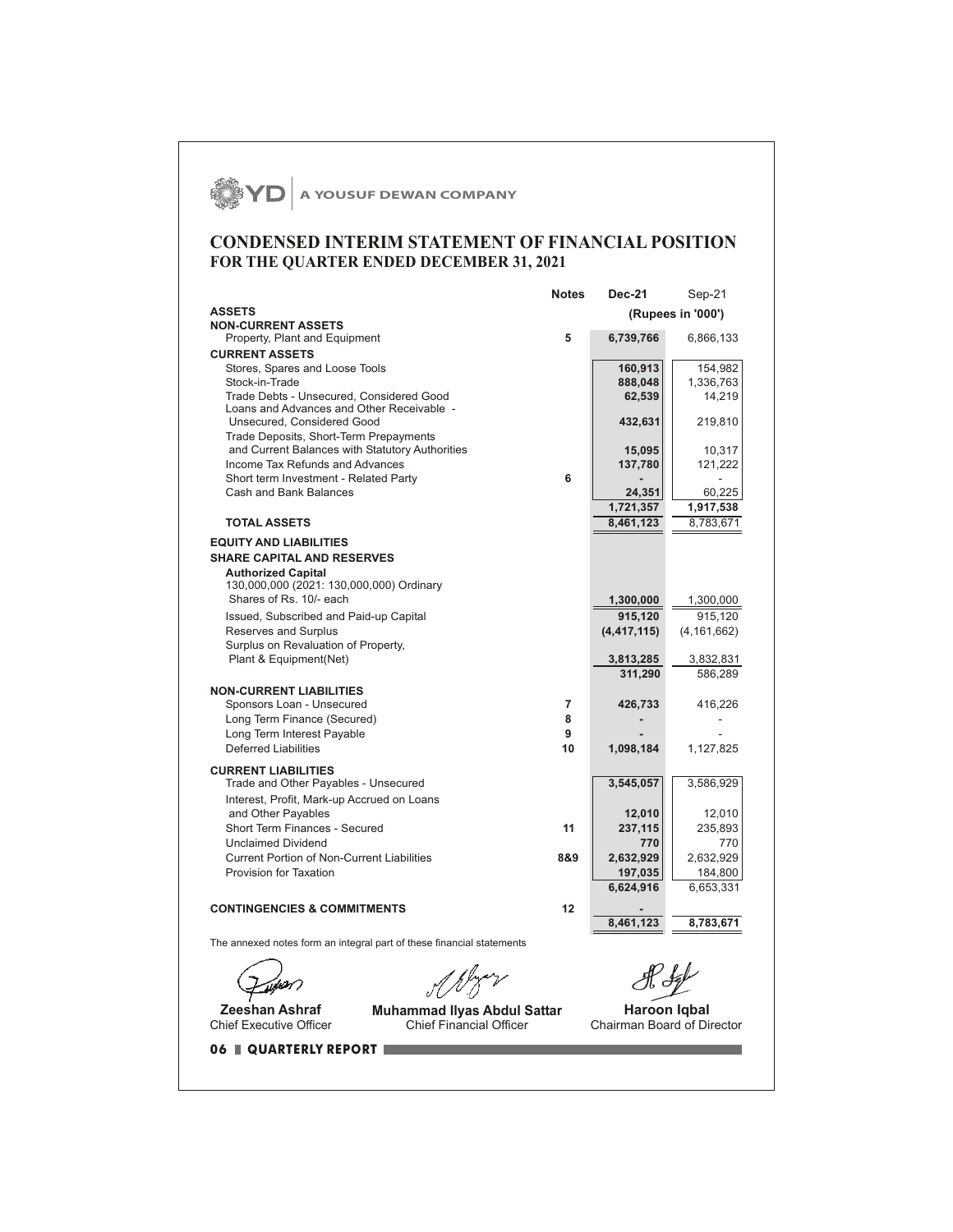# **CONDENSED INTERIM STATEMENT OF PROFIT OR LOSS (UN-AUDITED) FOR THE QUARTER ENDED DECEMBER 31, 2021**

|                                        | <b>Dec-21</b>     | $Dec-20$                    |
|----------------------------------------|-------------------|-----------------------------|
|                                        | (Rupees in '000') |                             |
| Sales - net                            | 1,174,470         | 1,174,367                   |
| <b>Cost of Sales</b>                   |                   | $(1,408,637)$ $(1,400,144)$ |
| Gross (Loss)                           | (234, 167)        | (225, 777)                  |
| Administrative and General Expenses    | (19, 802)         | (21, 307)                   |
| Distribution and Selling Costs         | (27, 974)         | (17, 141)                   |
| Other Operating Income                 | 130               | 271                         |
| (Loss) from Operations                 | (281, 813)        | (263, 954)                  |
| <b>Finance Cost</b>                    | (10, 582)         | (9,664)                     |
| (Loss) before Income Tax               | (292, 395)        | (273, 618)                  |
| Taxation                               | 17,396            | 3,517                       |
| Loss for the period (after Income Tax) | (274, 999)        | (270, 101)                  |
| Loss per Share - Basic                 | (3.01)            | (2.95)                      |

The annexed notes form an integral part of these financial statements

Chief Executive Officer Chief Financial Officer **Zeeshan Ashraf**

 $\mathscr{H}_{\mathscr{S}}$ Il **Muhammad Ilyas Abdul Sattar**

**Haroon Iqbal** Chairman Board of Director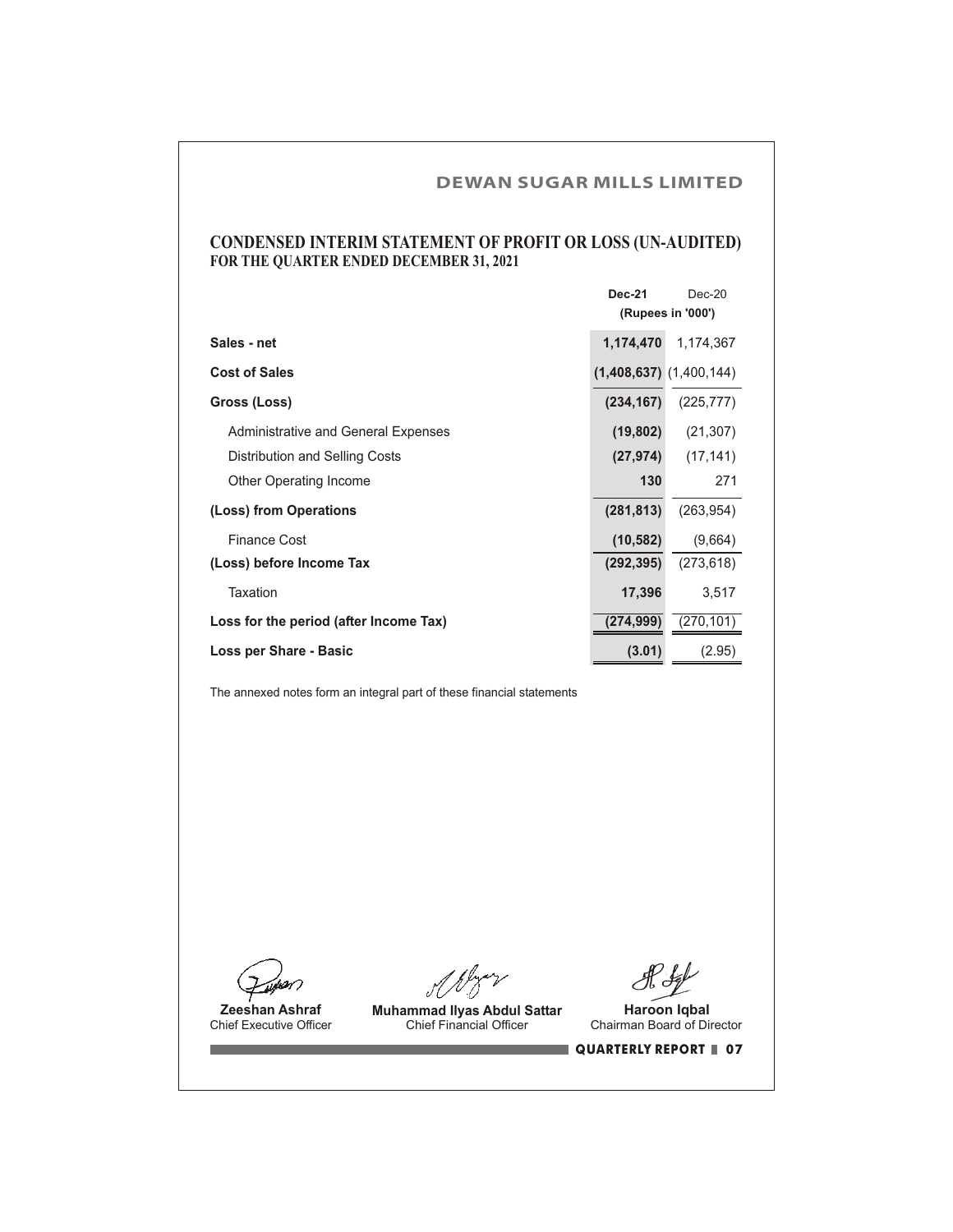|                     |                                                                       | Dec-21     | $Dec-20$<br>(Rupees in '000') |
|---------------------|-----------------------------------------------------------------------|------------|-------------------------------|
| Loss for the period |                                                                       |            | $(274,999)$ $(270,101)$       |
|                     |                                                                       | (274, 999) | (270, 101)                    |
|                     | The annexed notes form an integral part of these financial statements |            |                               |
|                     |                                                                       |            |                               |
|                     |                                                                       |            |                               |
|                     |                                                                       |            |                               |
|                     |                                                                       |            |                               |
|                     |                                                                       |            |                               |
|                     |                                                                       |            |                               |
|                     |                                                                       |            |                               |
|                     |                                                                       |            |                               |
|                     |                                                                       |            |                               |
|                     |                                                                       |            |                               |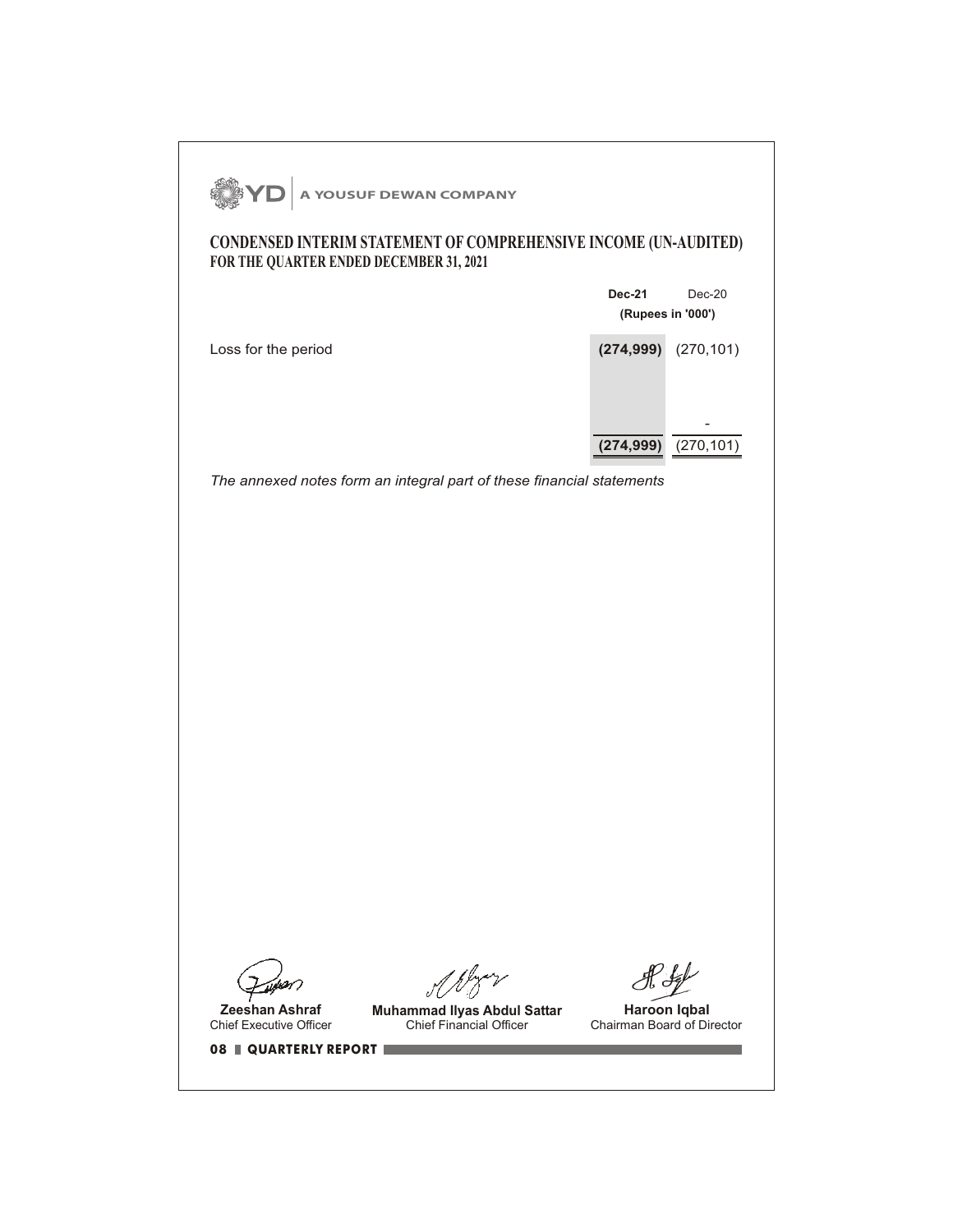| <b>DEWAN SUGAR MILLS LIMITED</b>                                                                        |               |                               |  |
|---------------------------------------------------------------------------------------------------------|---------------|-------------------------------|--|
| <b>CONDENSED INTERIM STATEMENT OF CASH FLOW (UN-AUDITED)</b><br>FOR THE QUARTER ENDED DECEMBER 31, 2021 |               |                               |  |
|                                                                                                         | <b>Dec-21</b> | $Dec-20$<br>(Rupees in '000') |  |
| <b>Cash Flow from Operating Activities</b><br>(Loss) Before Taxation                                    | (292, 395)    | (273, 618)                    |  |
| Adjustment for Non-Cash and Other Items:                                                                |               |                               |  |
| Depreciation                                                                                            | 127,222       | 85,376                        |  |
| <b>Financial Charges</b>                                                                                | 10,582        | 9,664                         |  |
|                                                                                                         | 137,804       | 95,040                        |  |
|                                                                                                         | (154, 591)    | (178, 578)                    |  |
| <b>Changes in Operating Assets and Liabilities</b><br>(Increase) / Decrease in Current Assets           |               |                               |  |
| <b>Stores and Spares</b>                                                                                | (5,931)       | (2,970)                       |  |
| Stock in Trade                                                                                          | 448,715       | (328, 032)                    |  |
| <b>Trade Debts</b>                                                                                      | (48, 320)     | 5,620                         |  |
| Loans and Advances                                                                                      | (212, 821)    | 138,600                       |  |
| Trade Deposits, Prepayments & Other Balances<br>Increase / (Decrease) in Current Liabilities            | (4, 777)      | 830                           |  |
| Trade and Other Payables                                                                                | (41, 873)     | 360,251                       |  |
| <b>Short Term Finances</b>                                                                              | 1,221         | 24,765                        |  |
|                                                                                                         | 136,214       | 199,064                       |  |
| <b>Taxes Paid</b>                                                                                       | (16, 558)     | (16, 497)                     |  |
| <b>Financial Charges Paid</b>                                                                           | (74)          | (79)                          |  |
| <b>Gratuity Paid</b>                                                                                    | (10)          |                               |  |
|                                                                                                         | (16, 642)     | (16, 576)                     |  |
| <b>Net Cash Flows from Operating Activities</b>                                                         | (35,019)      | 3,910                         |  |
| <b>Cash Flow from Investing Activities</b>                                                              |               |                               |  |
| <b>Fixed Capital Expenditure</b>                                                                        | (855)         |                               |  |
| <b>Net Cash Out Flows from Investing Activities</b>                                                     | (855)         |                               |  |
| <b>Cash Flow from Financing Activities</b>                                                              |               |                               |  |
| Morabaha Payment                                                                                        |               | (631)                         |  |
| Lease Finance                                                                                           |               | (443)                         |  |
| <b>Net Cash Out Flows from Financing Activities</b>                                                     |               | (1,074)                       |  |
| Net Increase in Cash and Bank Balances                                                                  | (35, 874)     | 2,836                         |  |
| Cash and Bank Balances at Beginning of the period                                                       | 60,225        | 33,330                        |  |
| Cash and Bank Balances at the end of the period                                                         | 24,351        | 36,166                        |  |
| The annexed notes form an integral part of these financial statements.                                  |               |                               |  |

Wenn

**Zeeshan Ashraf**

**Muhammad Ilyas Abdul Sattar** Chief Executive Officer Chief Financial Officer

**Haroon Iqbal** Chairman Board of Director

**QUARTERLY REPORT 09**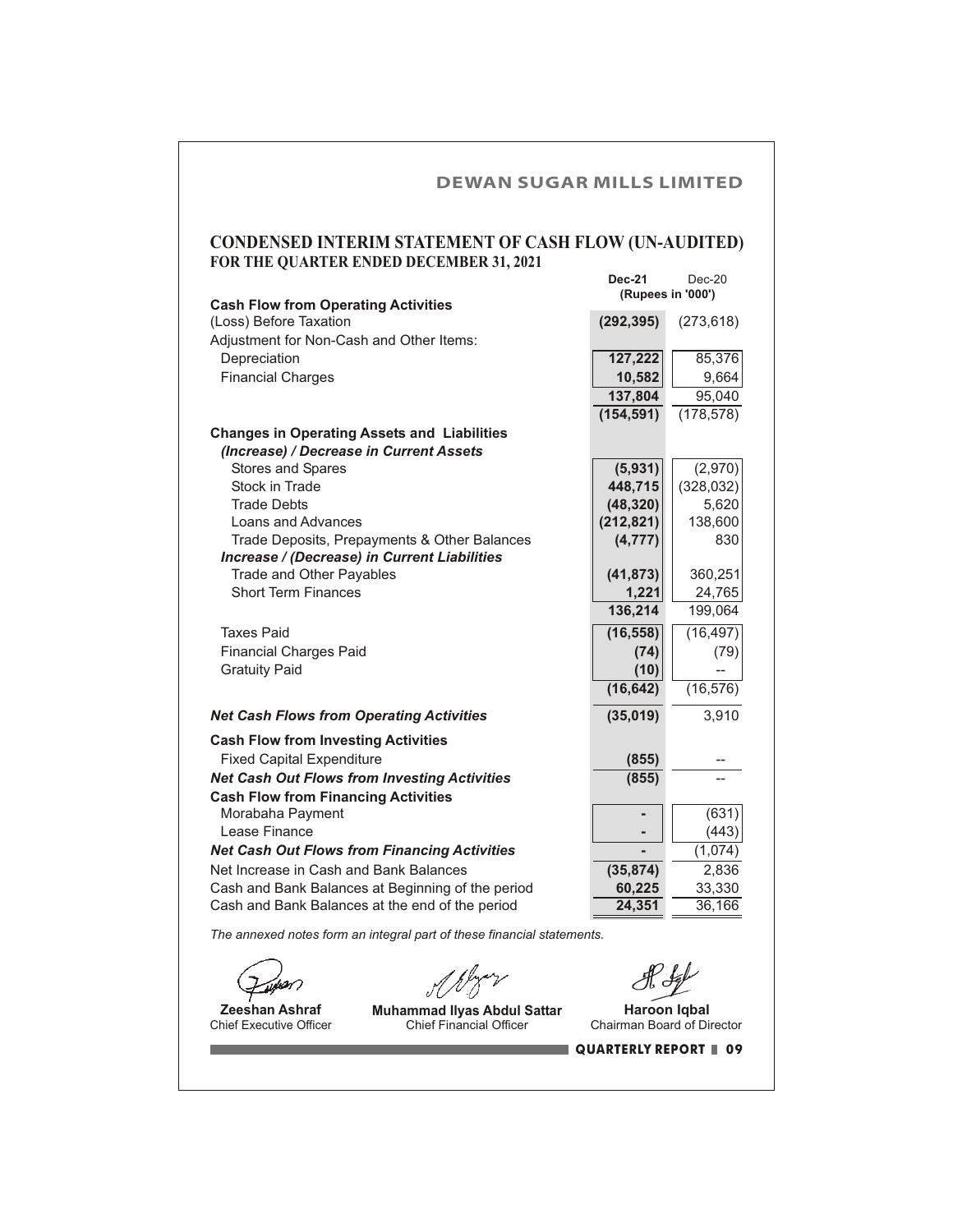# **A** YOUSUF DEWAN COMPANY

# **CONDENSED INTERIM STATEMENT OF CHANGES IN EQUITY (UN-AUDITED) FOR THE QUARTER ENDED DECEMBER 31, 2021**

|                                                                                                                 | Issued,<br>Subscribed &<br>Paid-up<br>Capital | General<br>Reserve | Accumulated<br>Profit/(Loss) | Revaluation  <br>Surplus on<br>Propery,<br>Plant &<br>Equipment | Total                 |  |
|-----------------------------------------------------------------------------------------------------------------|-----------------------------------------------|--------------------|------------------------------|-----------------------------------------------------------------|-----------------------|--|
|                                                                                                                 |                                               |                    | (Rupees in '000')            |                                                                 |                       |  |
| Balance as on October 01, 2020                                                                                  | 915.120                                       | 190,000            | (3,738,267)                  | 2,281,085                                                       | (352,062)             |  |
| (Loss) for the period                                                                                           |                                               |                    | (270, 101)                   |                                                                 | (270, 101)            |  |
| Incremental Depreciation transferred from Surplus on<br>Revaluation of Property, Plant & Equipment - Net of tax |                                               |                    | 44,111                       | (44, 111)                                                       |                       |  |
| Balance as on December 31, 2020                                                                                 | 915,120                                       | 190,000            | (3,964,257)                  | 2,236,974                                                       | (622, 163)            |  |
| Balance as on October 01, 2021<br>(Loss) for the year                                                           | 915,120                                       | 190,000            | (4,351,662)<br>(274, 999)    | 3,832,831                                                       | 586,289<br>(274, 999) |  |
| Incremental Depreciation transferred from Surplus on<br>Revaluation of Property, Plant & Equipment - Net of tax |                                               |                    | 19.546                       | (19, 546)                                                       |                       |  |
| Balance as on December 31, 2021                                                                                 | 915,120                                       | 190,000            | (4,607,115)                  | 3,813,285                                                       | 311,290               |  |

The annexed notes form an integral part of these financial statements

1 flyar Ĭί

**Haroon Iqbal** Chairman Board of Director

**Zeeshan Ashraf**

**10 QUARTERLY REPORT**

**Muhammad Ilyas Abdul Sattar** Chief Executive Officer Chief Financial Officer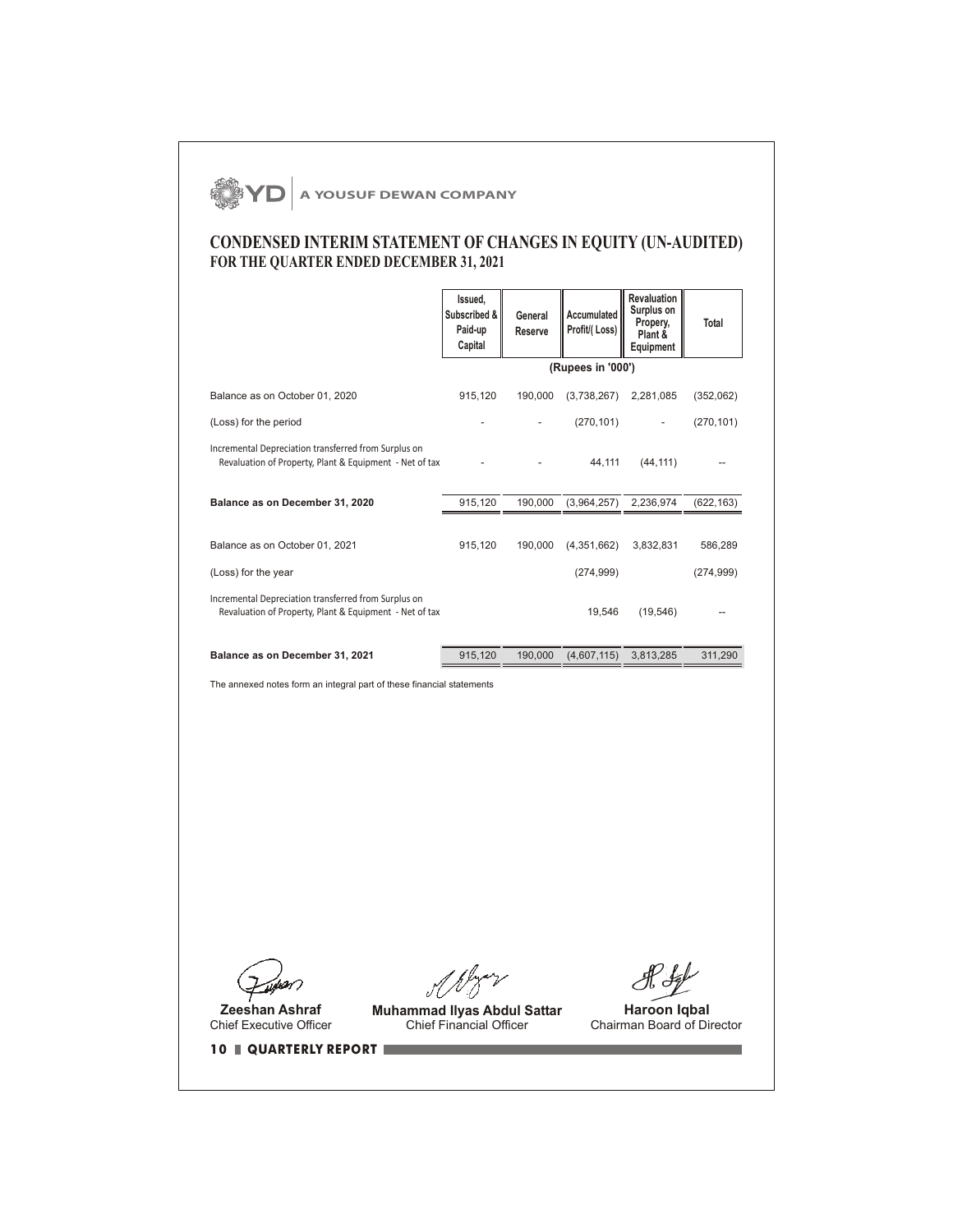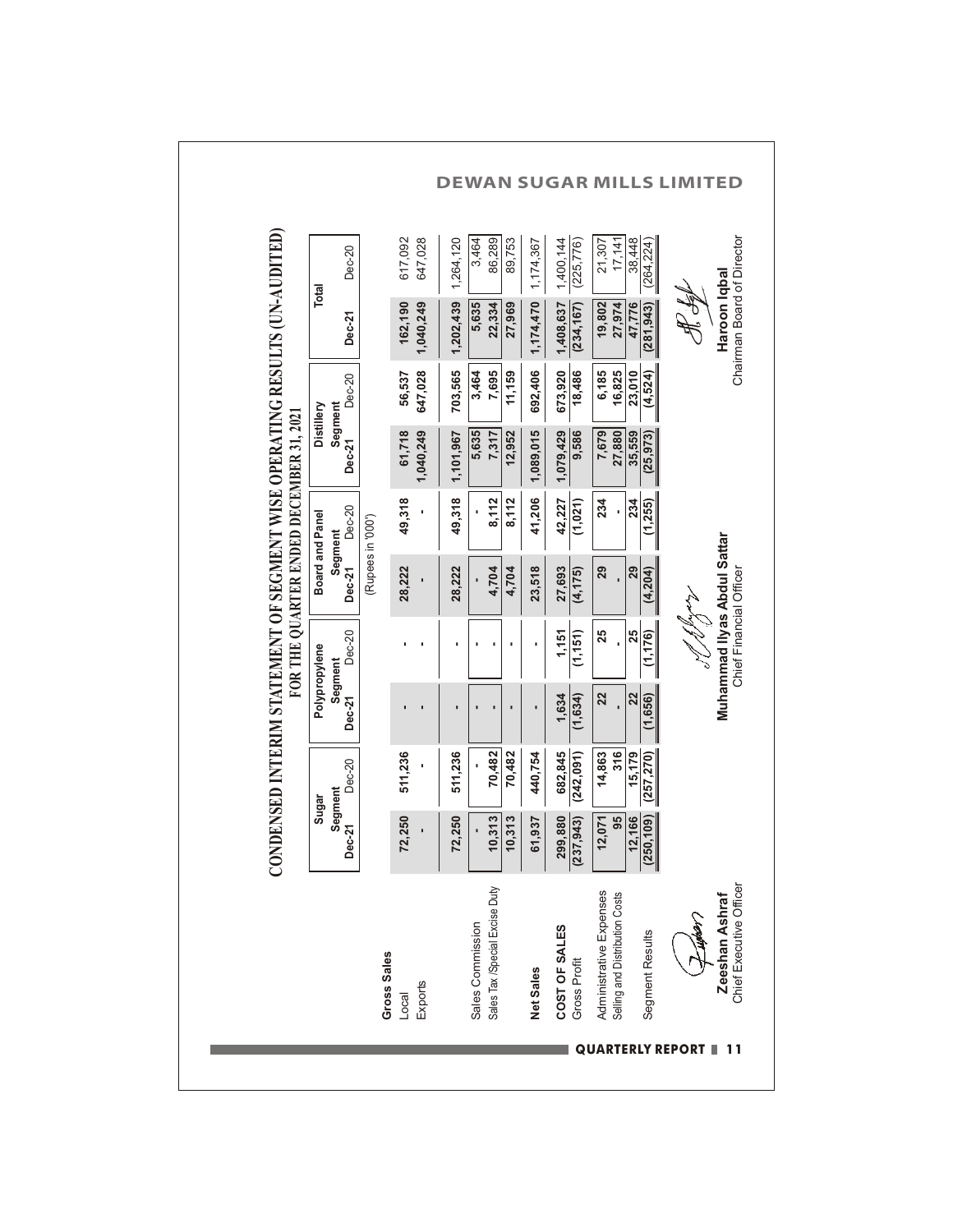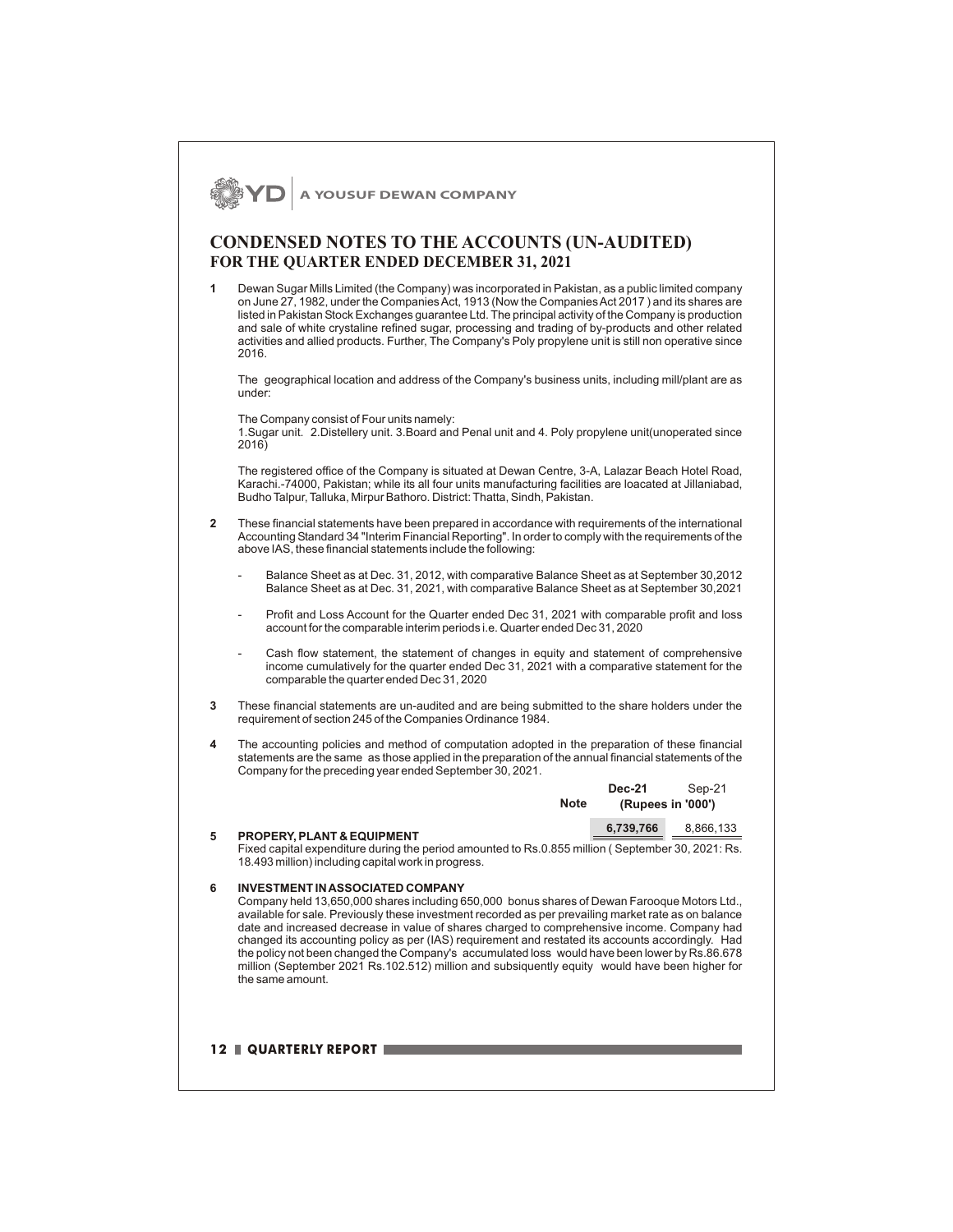|   |     |                                                                             |             | <b>Dec-21</b>                                | Sep-21                                        |
|---|-----|-----------------------------------------------------------------------------|-------------|----------------------------------------------|-----------------------------------------------|
| 7 |     | <b>SPONSORS LOAN - UNSECURED</b>                                            | <b>Note</b> | (Rupees in '000')                            |                                               |
|   |     | Sponsors Loan                                                               | 7.1         | 279.335                                      | 271.740                                       |
|   |     | Sponsors Loan obtained for payment of Term Loan                             | 7.2         | 147,398                                      | 144,486                                       |
|   |     |                                                                             |             | 426,733                                      | 416,226                                       |
|   | 7.1 | <b>Sponsors Loan</b>                                                        |             |                                              |                                               |
|   |     | Opening Balance Original Loan amount                                        |             | 513,232                                      | 513.232                                       |
|   |     | Less Present value adjustment<br>Add Amortization Discount Charged to P & L |             | (241, 492)<br>7,595<br>(233, 897)<br>279.335 | (268, 817)<br>27,325<br>(241, 492)<br>271,740 |

The Sponsors loan had been measured at amortized cost in accordance with International Accounting standard 39, Financial Instruments: Recognition and Measurement, and have been discounted using the weighted average interest rate of ranging 11.18% per annum. These interest free loans are payable in lum sum on September 30, 2027.

| 7.2 | <b>Sponsors Loan</b>                            |           |           |
|-----|-------------------------------------------------|-----------|-----------|
|     | Sponsors Loan obtained for payment of Term Loan | 159,648   | 159.648   |
|     | Less Present value adjustment                   | (15, 163) | (26, 249) |
|     | Add Amortization Discount Charged to P & L      | 2.913     | 11,087    |
|     |                                                 | (12, 250) | (15, 162) |
|     | Closing Balance                                 | 147,398   | 144,486   |

This represents unsecured interest free loan payable to sponsors director. This liability has arisen on account of settlement of liabilities of the bank, which were settled by sponsor director. The terms of repayment of loan finalized after restructring settlement made with the steering committe and as of that date payable in lumsum on September 30, 2027. The amount of loan has been measured at amortized cost in accordance with International Accounting Standard 39, Financial Instruments: Recognition and Measurement, and have been discounted using the weighted average interest rate of raging 8.1% per annum.

| 8 | <b>LONG TERM FINANCE-SECURED</b>                    |                              |           |
|---|-----------------------------------------------------|------------------------------|-----------|
|   | <b>Principal</b><br><b>Syndicated Term Finance:</b> | 2,348,128                    | 2,348,128 |
|   | Classified as current portion                       |                              |           |
|   | <b>Current Maturity</b>                             |                              |           |
|   | Overdue installments                                | 2,348,128                    | 2,348,128 |
|   | Less: Current Maturity on Long Term Loan            | 2,348,128                    | 2,348,128 |
|   |                                                     |                              |           |
|   |                                                     |                              |           |
|   |                                                     |                              |           |
|   |                                                     |                              |           |
|   |                                                     |                              |           |
|   |                                                     | <b>QUARTERLY REPORT # 13</b> |           |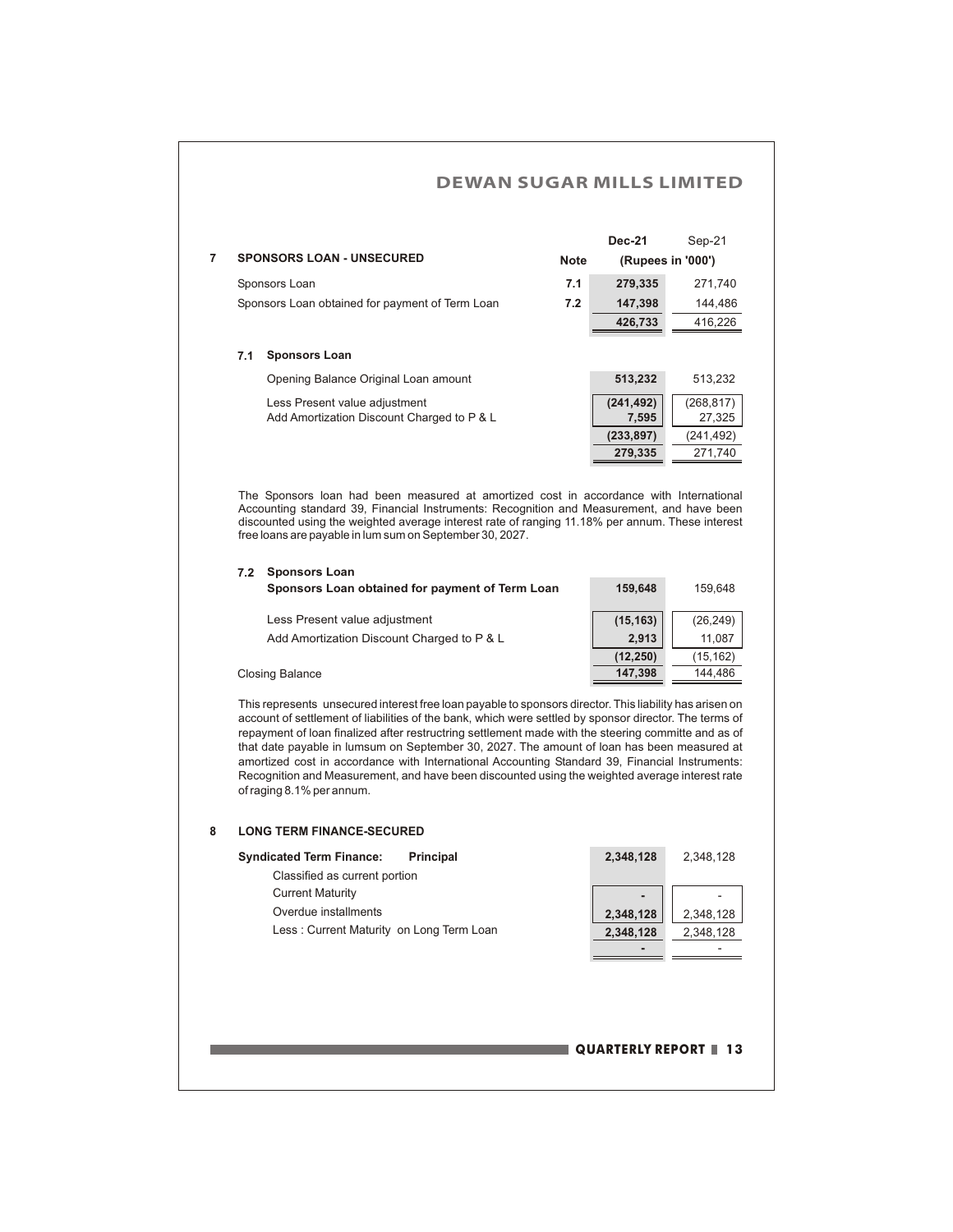## **A YOUSUF DEWAN COMPANY**

This amount represent outstanding balance of rescheduled settled amount as per compromising decree dated February 18, 2011 granted by Honourable High Court of Sindh at Karachi. As per terms 32 quarterly installments of principal loan ranging from Rs.57.09 million to Rs. 143.858 million will be payable in ten years with one year grace period with no mark-up through out the repayment period. The repayments of loan had been started from March 30, 2012 and last payment will be made on December 30, 2020

|   |                                                       | Dec-20  | Sep-20            |
|---|-------------------------------------------------------|---------|-------------------|
| 9 | <b>LONG TERM MARK UP PAYABLE</b>                      |         | (Rupees in '000') |
|   | Mark-up payable on Reschedule Term Finance<br>Openina | 284.801 | 284.801           |
|   | Less: Current Maturity on Long Term Loan (overdue)    | 284.801 | 284.801           |
|   |                                                       | --      | --                |

This amount represents accumulated running balance of token mark up of Rs 425.051 million payable to Syndicated (Summit Bank & Other) in 4 equal quarterly instalments payable at the end of the loan period. Company had provided Rs.284.801 million till September 2018 and stopped providing further Mark up and approaching to lender for waiver due to current worst situation of sugar industries, we are hopefull our this request will be oblige.

#### **10 DEFERRED LIABLITIES**

| Deferred Tax Liability for Staff Gratuity (Provision) | 10.1 | 5.559     | 5.559     |
|-------------------------------------------------------|------|-----------|-----------|
| Deferred Income Tax Liability                         |      | 1.092.635 | 1.122.266 |
|                                                       |      | 1.098.184 | 1.127.825 |

**10.1** The Company discontinued its policy for staff retirement benefits plan for gratuity on March 31, 2007 and provision for all its outstanding liabilities had been made until March 31, 2007. This payable amount of gratuity was to transfer to provident fund trust account, however the Board of Trustee had amended the said clause and now the Company opted to pay this liability to each employees at the time of their separation from the Company.

#### **11 SHORT TERM RUNNING FINANCES - SECURED**

| Short term running finances - Secured | 11.1 | 192.196 | 192.196 |
|---------------------------------------|------|---------|---------|
| Book over draft                       |      | 44.919  | 43.697  |
|                                       |      | 237.115 | 235,893 |

**11.1** This amount represent RF facility of Rs.192.196 million sanctioned by the lenders as per Court order/compromising decree. The facility is secured by the way of first charge over current assets of the Company with 20% margin. The mark-up of this facility is 3 month KIBOR plus 0.75% per annum payable quarterly basis.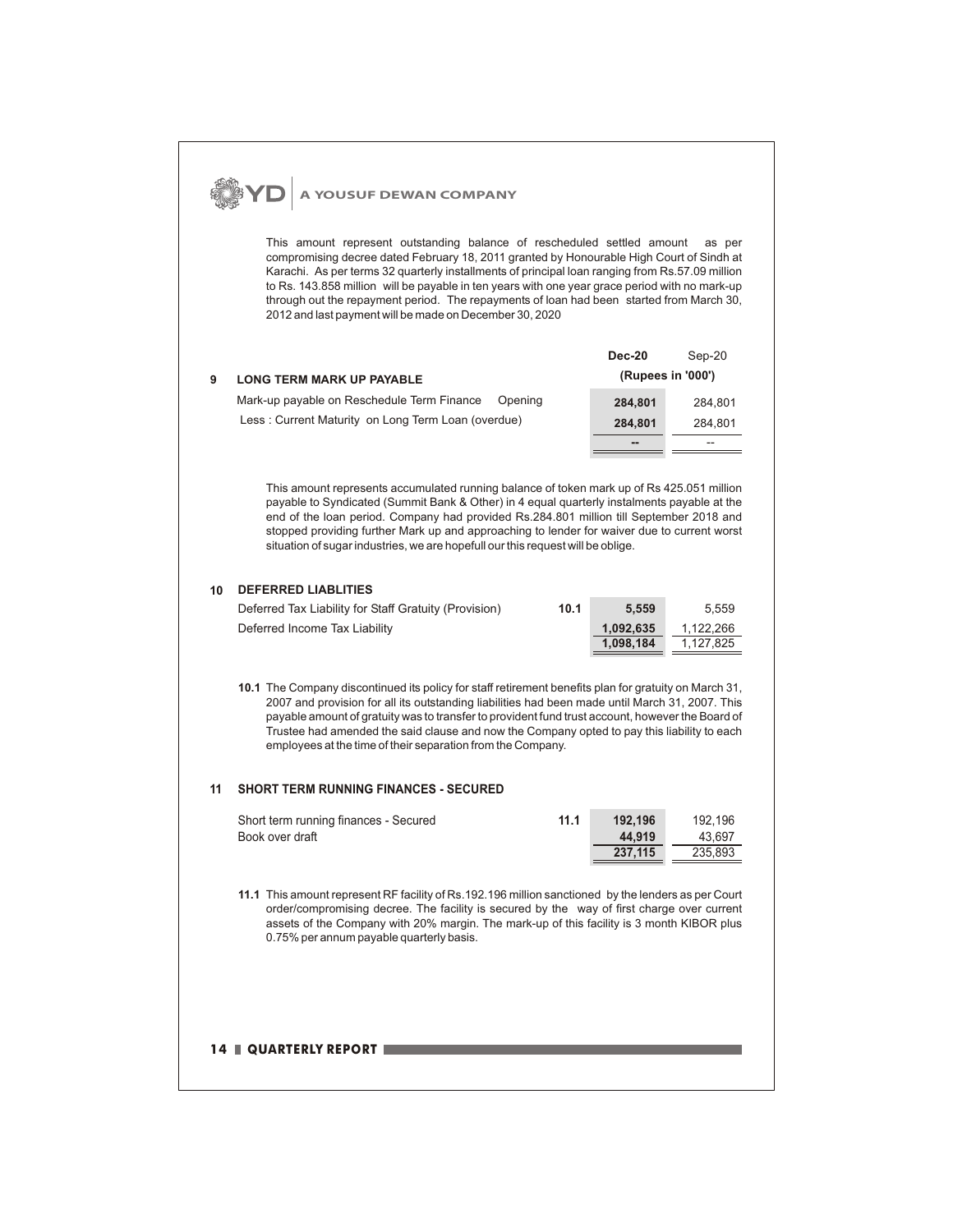#### **12 CONTINGENCIES & COMMITMENTS**

There is no significant changes in the status of contingencies and commitments during the period as those reported in last published financial statements.

#### **13 TRANSACTION WITH RELATED PARTIES**

The related parties comprise associated undertaking, directors, key management personnel and staff provident fund statement regarding remuneration and benefits and chief executives directors and key management personnel.

| Sale Commission             | 5.142 | 16,980 |
|-----------------------------|-------|--------|
| Purchase                    | 6.415 | 19.931 |
| Sale                        | 1.556 | 3.869  |
| Provident fund contribution | 1.117 | 4.233  |

### **14 DATE OF AUTHORIZATION FOR ISSUE**

These Financial Statements were authorized for issue on January 28, 2022 by the board of directors of the Company.

#### **15 GENERAL**

Figures have been rounded off to the nearest thousand rupees.

Albyer **Muhammad Ilyas Abdul Sattar**

**Haroon Iqbal** Chairman Board of Director

**COUARTERLY REPORT** 15

Chief Executive Officer Chief Financial Officer **Zeeshan Ashraf**